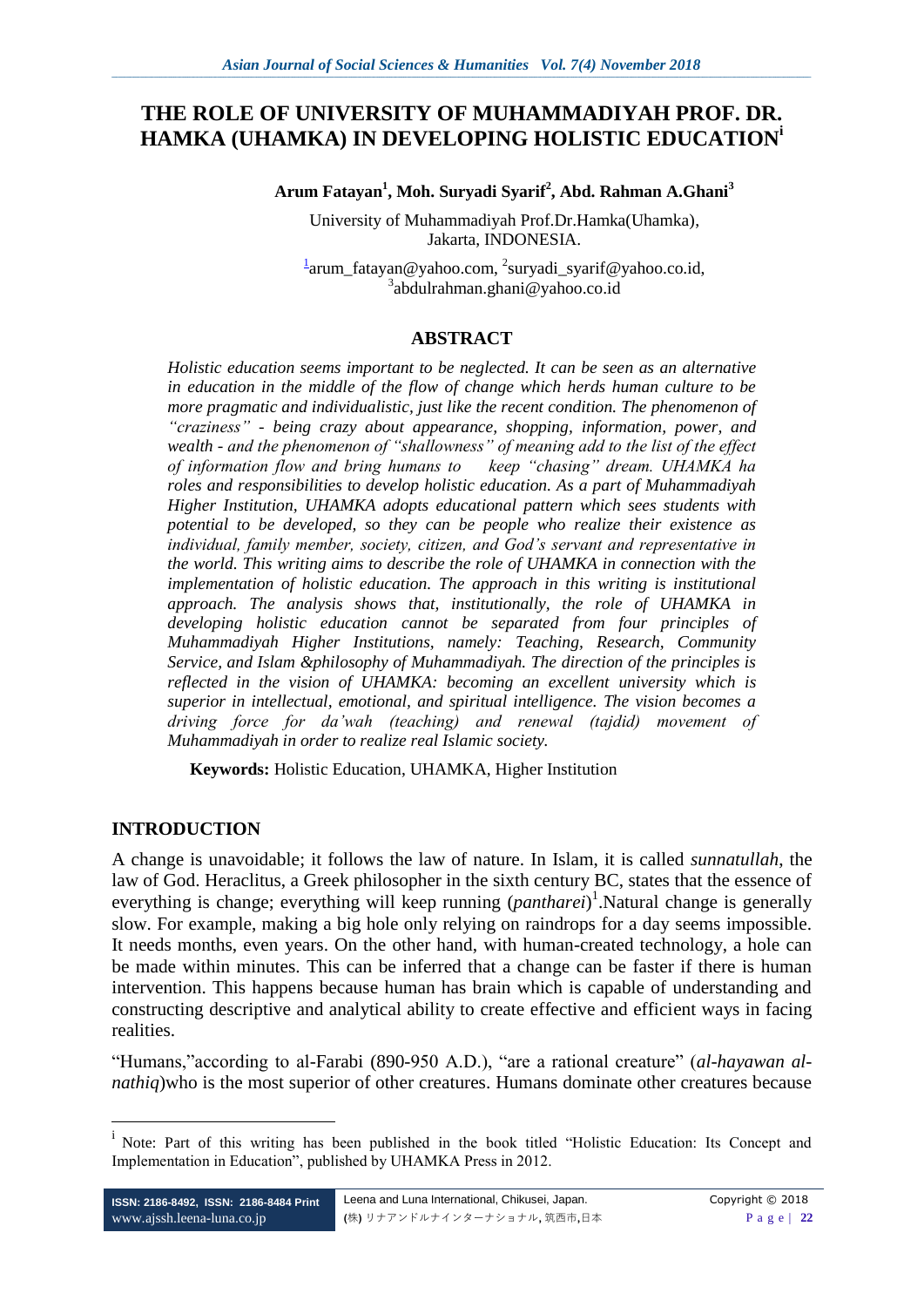they have intelligence (*nuthq*) and will (*iradah*), both of which are the function of ability<sup>2</sup>. With mind, human can construct science about reality which becomes the foundation of creating a tool called technology.

In line with the various invention in science and technology, human life has developed and changed drastically. What was considered impossible in the past has become the reality nowadays. For example, Indonesians going to Mecca for Hajj could take months on foot, but nowadays it take only several hours by plane. The similar thing also happens to information technology. A farmer living in a remote area in Java, for example, can communicate with his son living in Los Angeles; people living in a village in Indonesia can know the traffic congestion in Jakarta or the campaign of the candidates for American president.Information technology has made the world seem to be folded. "Future shock has gone by,"<sup>3</sup> .Even constructing a building which can penetrate the sea (as planned in Dubai) is no longer surprising.

People has been entering the era called by experts as *hyper industry*, an era in which consumer goods are greatly produced<sup>4</sup>. The technology of microchip, like transistor and computer, has paved the way for service, education, health, and security industries. Products of such industries will be able to meet the consumers' ever- increasing needs to make their lives easier.

Everywhere, people already have cellphone; internet has become their inseparable need, and they can enjoy many television programs. Wherever they go, people can have communication through iPad. Advancement in technology is not only for adults. Children can also use technology easily, and even some technology is designed for children such Play Stations or online games.

On the one hand, technology gives positive effects. People can easily access information, and thus can increase knowledge. Economically, technology can double production, market, and income. People can also have freedom to choose kinds of information. Besides, marketing can reach wider scope without being limited to regions. Advertising in television, internet, and other media can be accessed by everybody, while service providers can pay advertising service without carrying things or documents.

On the other hand, the effect of information technology is making the world keep running; however, it not only runs fast but also runs very fast without control. As a result, change is also very fast.People are trapped in the world which never stops running fast, never slow down, never decrease its innovation, never reduce consumption, never reduce the flow of information; never reduce the flow of product change, style, and life style; never have break, and never have time to do reflection or self-reflection. That's all the condition of contemporary society; and history will never go back. Everything moves forward, with the pace possibly becoming faster in line with the fast development of technology.

In the middle of this changing world, people may fail to adapt. This is because people's capacity and ability are limited to accept such a fast change. Consequently, technology, which was initially designed to help human work, has now become a monster that "preys on human lives."

The inability to adapt to the change has put people under pressure, starting from mental, perceptual, social, moral, and spiritual pressures. Sociologically, such condition create what Durkheim theory refers to as *anomie*, the emptiness of values. Values which so far have become the basis for harmonization in society has been chaotic<sup>5</sup>. Values of shame and taboo gradually erode. In the past, for example, people kissing in public felt ashamed, while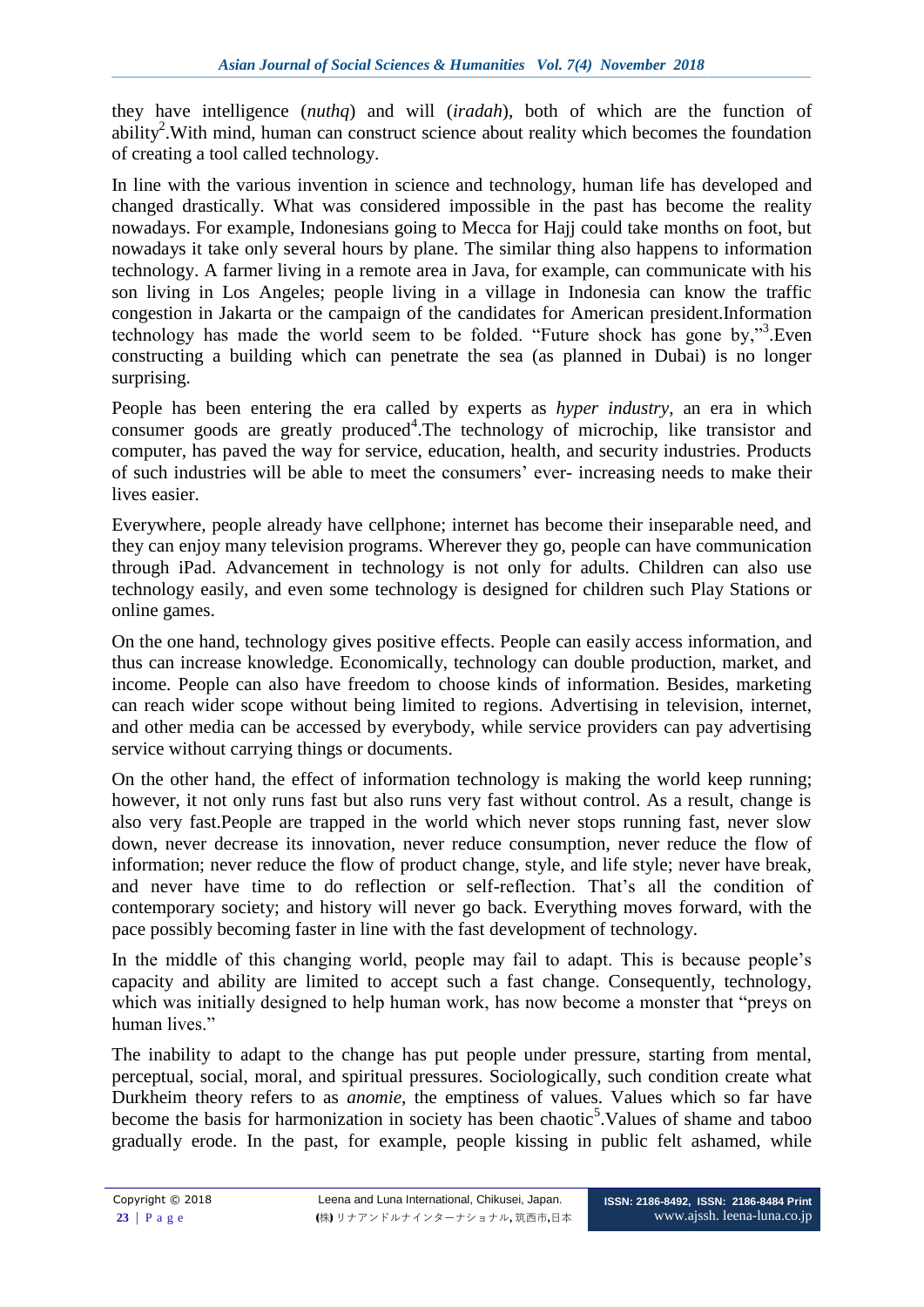nowadays kissing in public is not a problem at all. This is because people are always exposed to it through television and other media.

At the same time, the rhetoric of values developed lacks charisma and relevance. As a result, it faces resistance and even rejection, be it openly or closely. In society, there has been a term referring to the condition in which people ignore an advice: "going in one ear and out the other."This is the example of advice lacking charisma. On the other side, there is a condition when people are facing hunger or they are suffering, and they need support in form of materials, they only get advice without getting the materials they need. Another example is that politicians and government officials are busy with legal procedure or regulations which do not touch the condition of society. This is an absurd condition, a useless condition. In the middle of absurdity, everything which can meet people's needs will be taken as it is. Thus, phenomena such as paid demonstrators, money politic, or corruption emerge<sup>6</sup>.

The condition above creates panic. People are suspicious each other. Success is built through harming the other. "*Homo hominy lupus*" (human becomes a wolf for other humans) can be found easily in the middle of advanced society. People are conditioned into *survival of the fittest*, competing in the middle of the jungle.

*Anomie*also creates various pressures because of the degradation of values. Panic conditions emerge: informative panic, consumptive panic, sexual panic, etc. This is the root of the phenomenon of "craziness." This is social *schizophrenia*phenomenon, the condition which breaks all kinds of control, code, convention, rule, and limitation but allows their flow to everywhere<sup>7</sup>.

Ambition, excitement, and pleasure keep running toward the goal of people's desire without being able to be stopped by *superego*, namely the power of human soul/heart. As a result, lots of emerging action is controlled by instinct and libido, and thus there is no social control. Consumerism is the world created based on panic: panic buying, panic trend, panic life style, panic prestige, mega-reward, mega-promo, mega-sale, mega-launching, etc. "Hurry up! Hurry up! Hurry up! There is still garage sale. Don't miss it! There are only two days left," said marketers through TV advertising. People shop not due to the logic of need but because of shopping ability and the social prestige.

Consumption makes people like a spider's web. They buy products and life style in such a fast way, following trend and updating things. For example, when Apple launched a new product, thousands of people jostled to be the first in line to get the product. The similar condition happened in Jakarta several years ago when a new version of Blackberry was released. Also, consumerism exists in the children world. Children enthusiastically follows such games as Crazy bird. This illustrates that life is like someone who is continuously chased without the end.

Due to the fast changing of life, human activities are often separated from starting and final point; the real objective of life is not clear. Entertainment keeps emerging very fast, making humans live in fantasy without spiritual values - this is panic showing. Sexuality (and its representation in media) is widely opened. Its power massively attracts human's desire, so it separates human from noble and sublime desire - this is panic sex.

The totality of life seems to sink in ever-changing life, creating collective unawareness that life has changed and that life is trapped in the rhythm of speed. The development of fast change causes the disappearance of awareness as a direct perception of phenomena which informs humans about their existence. Meaning slowly erodes, and thus reality becomes shallow<sup>8</sup>.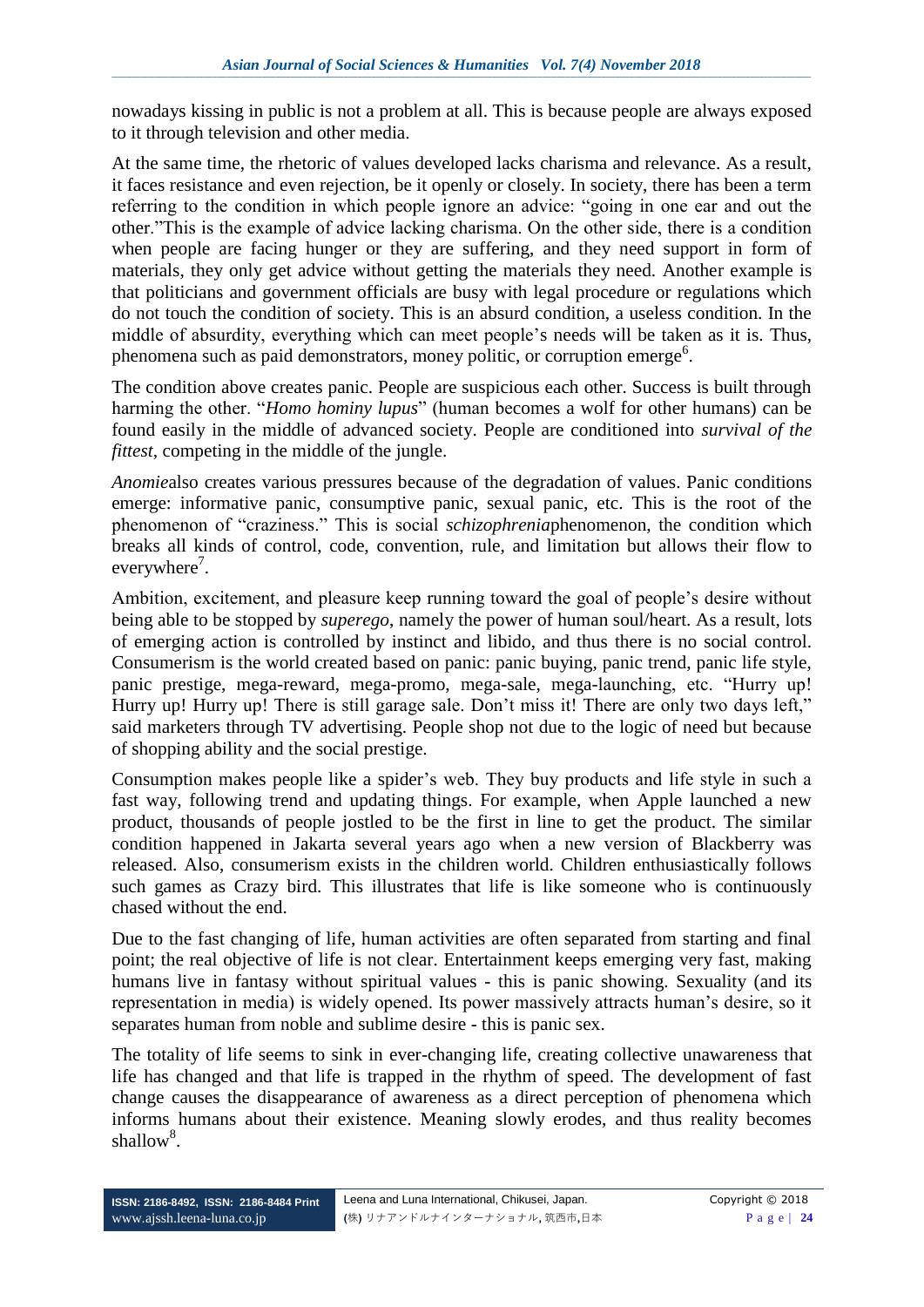#### **WHEN CHILDREN ARE "SURROUNDED" BY MEDIA**

The phenomena above positively and negatively influence children's life. This is worsen by the decrease of students' playing ground and the degradation of social control. As a result, children spend more time in front of television.

*Yayasan Kesejahteraan Indonesia* (Indonesian Welfare Foundation)<sup>9</sup>, for example, reports that the average time spent by elementary school students to watch television is between 30- 35 hours in a week. They watch television between 4-5 hours from Monday to Saturday, while on Sunday they spend 7-8 hours in front of television. If the average of watching television is 4-5 hours a day, it means that in a year children spend between 1,400-1,800 hours until they finish high school. On the contrary, from kindergarten to high school, children only need to spend 13,000 hours to study. It can be inferred that children spend time to watch television more than they do for any activity, except for sleeping.

Daily Mailreveals a study on the negative effect of television for children to 6,000 people, including 3,000 senior citizen in the UK. The study reports that one out of six parents states that spending much time in front of television is the main contribution to communication problem. In the UK, this problem disturbs communication development to at least one million  $children<sup>10</sup>$ .

Almost all television programs do not make people think critically and rationally. The programs - as can be seen on television nowadays - mostly present instant results, encouraging people to be famous or rich without struggle. Television programs can make children addicted, spurring imagination but neglecting realistic thinking. As a result, children's mental development and way of thinking are contaminated. Watching is lazy culture owing to its reliance on visual and auditory. For children, however, the culture of reading and critical thinking is important.

There is an interesting study to elementary school students conducted by Haier in the UK. The study attempts to find students' perceptions of world famous figures such as Albert Einstein, Isaac Newton compared to contemporary figures found in the cyber media. It shows that one third of the students believe that Albert Einstein is the star of reality show. 29 percent of them think that he is a star like that in "the X Factor" or "Britain's Got Talent" show.

Furthermore, this study also shows that one third of the students aged 11-14 year old do not know that Isaac Newton is the inventor of gravity theory though this exists in the school curriculum. 6 percent of the students state that Tulisa Contostavlos, the X Factor jury,is the creator of penicillin. Millions of them think that the rapper Professor Green is a scientist. 35 percent of children think that the inventor of gravity is not Newton but the Major of London, Boris Johnson, and the British footballer Wayne Rooney is a scientist. 22 percent of students aged 8 years old perceive that Stephen Hawking is a hair stylist. On the other hand, 68 percent of the students can identify the Facebook creator, Mark Zuckerberg. However, the other 22 percent say that the inventor of light bulb as the creator of Facebook. The survey also shows that in average the children spend 17-34 hours in front of television.

Beforehand, a survey is also conducted to 2,000 school kids in the UK. The result shows that they do not know historical facts and science. Their brain is full of celebrities and trivial things. One out of five kids believes that cartoon figures in Toy Story - Buzz Lightyear not Neil Armstrong - is the first human who landed on the moon.

The abovementioned information shows that children are easily influenced by media. It has made them follow the style of celebrities without knowing the meaning and context of the style. Media has also made children imitate the dialect of movie actors, without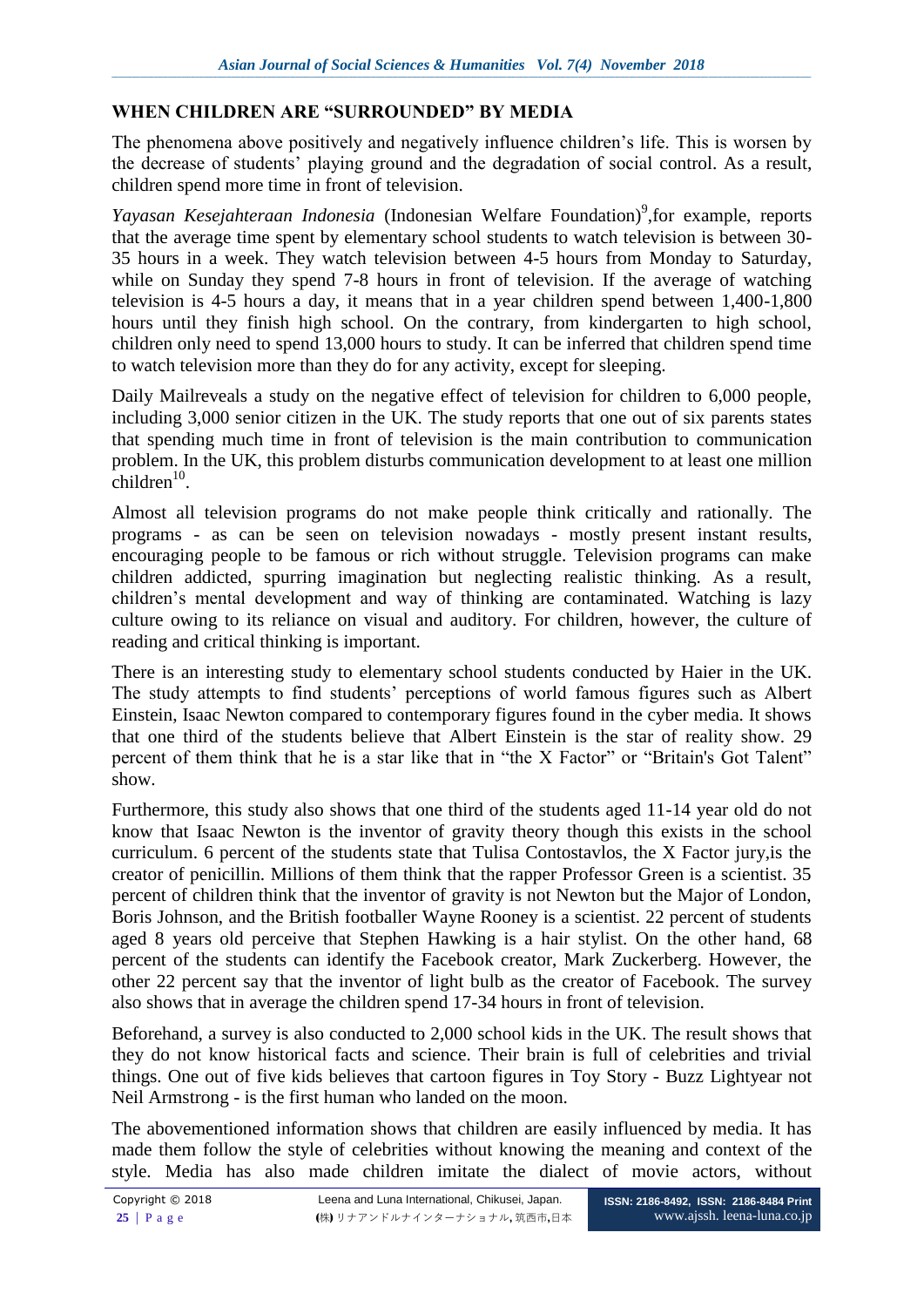understanding the depth of the language. In short, children live under the shadow of television or other information media. In the context of Indonesian children, the similar condition can be found in the phenomena of Gangnam Style and Boys Band in which children languages reflect the copy of advertising languages.

#### **HOLISTIC EDUCATION**

Faced by the phenomena, the educational world faces more complexed problems and challenges. Education can no longer uses past paradigm in which balanced involvement between parents and society still prevails. Due to the parents' activities to earn money, some functions of education which should be the parents' responsibility are now handled by education institution. In the traditional society system, like most societies in Indonesia, generally society still plays an important role for children education. Parents still keep culture and teach the culture to children through giving examples and inheriting noble values. At the same time, society also still shows good social control. If found negative acts done by children, traditional society tries to remind and stop them so that juvenile delinquency or destructive acts can be avoided early. Children can also learn about values from the control done by society. This is a kind of child education which is done by direct interaction with society.

Society also inherits and teaches local wisdom such as honesty, language manner, attitude to environment, kinds of prohibition, etc. to children. For example, in a region in Indonesia, there is still prohibition to slaughter cows as practiced by society in Kudus and Ternate; this clearly reminds young generation about cultural values in the regions. The similar thing also happens to some areas in Yogyakarta; when going into the areas, people riding a motorcycle have to turn off the machine and get off from the motorcycle. There are still many examples of local wisdom in Indonesia which are noble values tightly held by society.

However, when society changes, the values slowly degrade. Children live in the world full of media, without the control of strong values. This happens inside and outside the house. Children freely access anything in the media. As a result, the phenomena of free sex, drugs, and violence among students increase every year.

Education faces increasingly complex tasks. Part of educational tasks which was the responsibility of society through good examples, social control, advices, etc. has now become the responsibility of school. Education is no longer about reading, writing, and thinking. Besides, teachers not only do teaching activities but also give good examples and transfer cultures and values. This eventually makes school curriculum overloaded.

All the problems above bring us to the attention of holistic education. Holistic education is an educational philosophy originating from the thought that basically individuals can find identity, meaning, and life goal through their relationship with society, environment, and spiritual values. Historically, holistic education is not something new. It has developed since the beginning of second millennium. Some pioneers in holistic education are Jean Rousseau, Ralph Waldo Emerson, Henry Thoreau, Bronson Alcott, Johann Pestalozzi, Friedrich Froebel, and Francisco Ferrer. The history also reports some figures supporting holistic education, among others, Rudolf Steiner, Maria Montessori, Francis Parker, John Dewey, John Caldwell Holt, George Dennison Kieran Egan, Howard Gardner, Jiddu Krishnamurti, Carl Jung, Abraham Maslow, Carl Rogers, Paul Goodman, Ivan Illich, and Paulo Freire<sup>11</sup>.

The thoughts of these pioneers was unpopular until the emergence of cultural paradigm leap in the 1960s. Approaching to the 1970s, there was movement which dug the thoughts of holistic educators. The significant advancement happened during the first conference on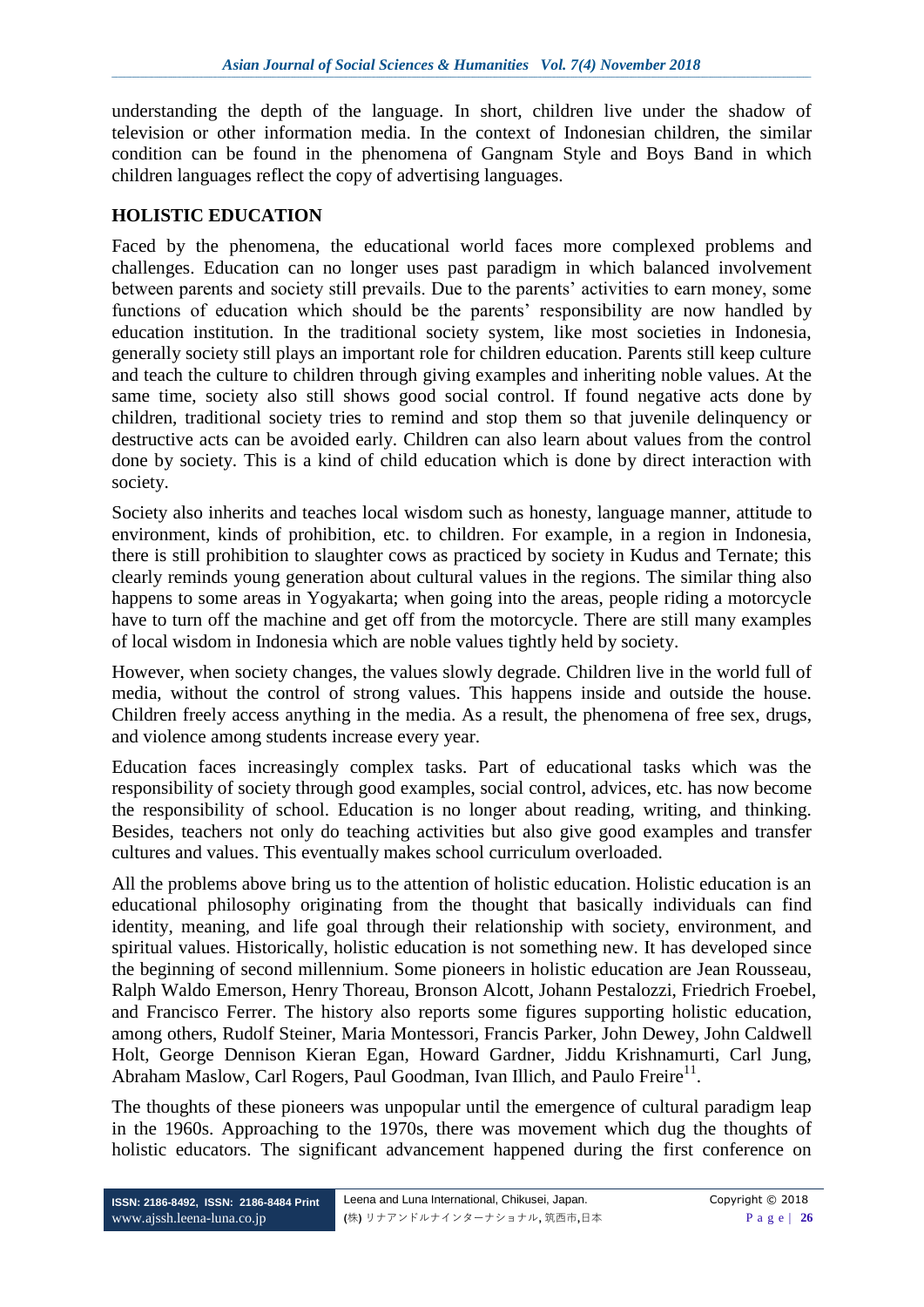national holistic education in July 1979 at California University which presented The Mandala Society and The National Center for the Exploration of Human Potential. Six years later, holistic educators began to introduce the basic of holistic education named 3 R's: relationship, responsibility, and reverence. Different from general education, the basic education of 3 R's in Indonesia is interpreted as writing, reading, and arithmetic.

In fact, the objective of holistic education is to help develop children's potential in a fun, democratic, and humanized situation through experiencing interaction with their environment. Students are expected to be themselves in a sense that they can get psychological freedom, make good decision, learn something suitable for themselves, obtain social skills, and develop their character and emotion (Basil Bernstein).

Referring to the thought of Abraham Maslow, education must be able to help students reach their self-actualization, which is indicated by the presence of (1) awareness, (2) honesty, (3) freedom and independence, and (4) belief. Holistic education pays attention to students' needs and potential in intellectual, emotional, physical, artistic, creative, and spiritual aspects. Learning processes become individual and collective responsibility. Therefore, learning strategy stresses how to teach and how people learn. Some things need considering when developing holistic learning strategies are, among other, (1) the use of transformative learning approach; (2) flexible learning procedure; (3) problem solving through interdisciplinary study, (4) meaningful learning, and (5) learning through the involvement of community.

In holistic education, the roles of teachers are more as a friend, mentor, and facilitator than as a leader and controller in the classroom. Forbes (1996)illustrates teachers as an experienced and funny friend in a journey. School should be a place for students and teachers to reach mutual benefits. Open and honest communication is important; individual differences are appreciated, and cooperation - instead of competition - is practiced.

Historically, holistic education has been reflected in Muhammadiyah Education since its establishment. With strong religious foundation, the founders of Muhammadiyah not only talk about science but also integrate it with religious principles, as implemented in whole Muhammadiyah education, including Muhammadiyah higher institutions like UHAMKA.

# **THE ROLE OF UHAMKA IN DEVELOPING HOLISTIC EDUCATION**

# **1. UHAMKA as a Muhammadiyah Higher Institution(MHI)**

Before talking further about the role which should be done by UHAMKA, it is important to understand: does UHAMKA have required resources to take a role in developing holistic education? This question is important to consider because everyone can have a role if having the required resources. With the resources, the discussion about the role is more utopian.

As mentioned above, holistic education can be an alternative for the educational world in the middle of changes which make people more pragmatic and individualistic. The phenomenon of "craziness" - being crazy about appearance, shopping, information, power, and wealth - and the phenomenon of "shallowness" of meaning add to the list of the effect of information flow and bring humans keep "chasing" dream.

The starting point of holistic education is child-centered. It aims to develop children's potential using relevant and democratic approaching models and strategies. So, freedom aspects, along with the elements related to children's potential (social, intellectual, emotional, and spiritual), become an important thing.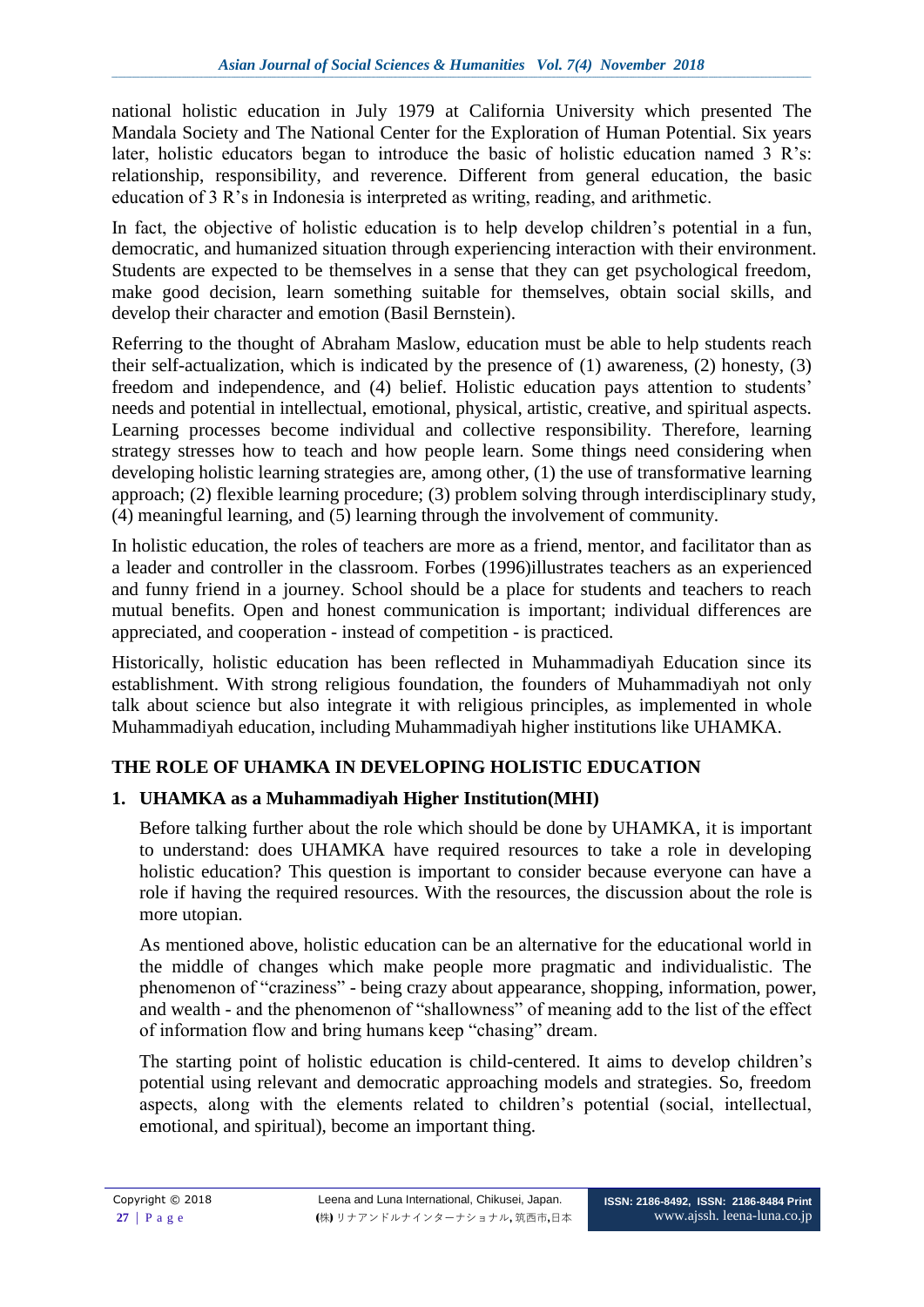Holistic education humanizes humans with potential which should be developed, so that they can be aware of their existence as individual, member of family, society, and citizen. Besides, holistic education can also make them aware of their position as a servant and representative of Allah (God the Almighty) in the world.

As a part of MHI and national education, UHAMKA has a responsibility and role to develop holistic education. For UHAMKA, it is not simply an act of following the trend, but its responsibility and role has academic, social, and religious principles.

In terms of academic institution, UHAMKA has vision "becoming an excellent university which is superior in intellectual, emotional, and spiritual intelligence." Vision is ambition, a wish which should be realized. It is not a dream even though it can come from a dream. Inspiration can generate aspiration, and this will bring to motivation, support, and will.

The vision of UHAMKA stresses that as an educational institution UHAMKA has focused its future to be an excellent university. This is the point which should be realized, and the position which should be obtained. Excellent university is the ethical goal of UHAMKA characterized by the superiority in intellectual, emotional, and spiritual intelligence.

Referring to the abovementioned information, UHAMKA's vision has shown commitment to holistic education. What it wants to realize has covered all aspects: intellectual, emotional, and spiritual. The aspects can be institution and graduates. Therefore, talking about holistic in the context of UHAMKA has been an inseparable part. Holistic can be considered as the interpretation of vision.

Supporting its vision, UHAMKA has missions: (a) Conducting education and teaching with the principles of life-long learning, research, service, and development of human values., (b)Developing the freedom of scientific thinking based on the spirit of *tauhid*(oneness of God)., (c) Preparing intelligent and competitive humans., (d) Developing entrepreneurial spirit in various fields of study, technology, and art., and (e) Materializing all UHAMKA's activities as a *da'wah* (preaching) movement.There are ethical foundations underlined from the mission, among others: life-long learning, human values, freedom, *tauhid*, and *da'wah*. These ethical foundations certainly have close relation with the vision of excellent university above.

Based on the missions, UHAMKA has the objectives: (1) Preparing intellectuals having faith to Allah, noble character, self-confidence, and doing good deeds to realize superior society under the guidance of Allah., (2) Developing and disseminating knowledge and its uses to develop Islam and increase people' life standard., (3) Preparing intelligent and competitive human resources having entrepreneurial spirit., (4) Preparing cadres for organization, *ummah* (people), and citizen to realize the goal of Muhammadiyah as the actor of *amar ma'ruf nahi munkar*(commanding the good and forbidding the evil) based on Al-Quran and *Sunnah* (the way of the Prophet Muhammad)., and (5)UHAMKA as the center of excellence of da'wah movement. The vision and missions are derived from four principles which become the basis of MHI: (a) Education, (b) Research, (c)Community Service, and (c)Islam and *Kemuhammadiyahan*(the philosophy of Muhammadiyah).

### **2. Defining the Role in Developing Holistic Education**

Based on the above information, the question arising is "what role should be done by UHAMKA as MHI?"

Role is a dynamic aspect of position. Role means that right and obligation are done in connection with position or status, and it is not simply done but carried out dynamically.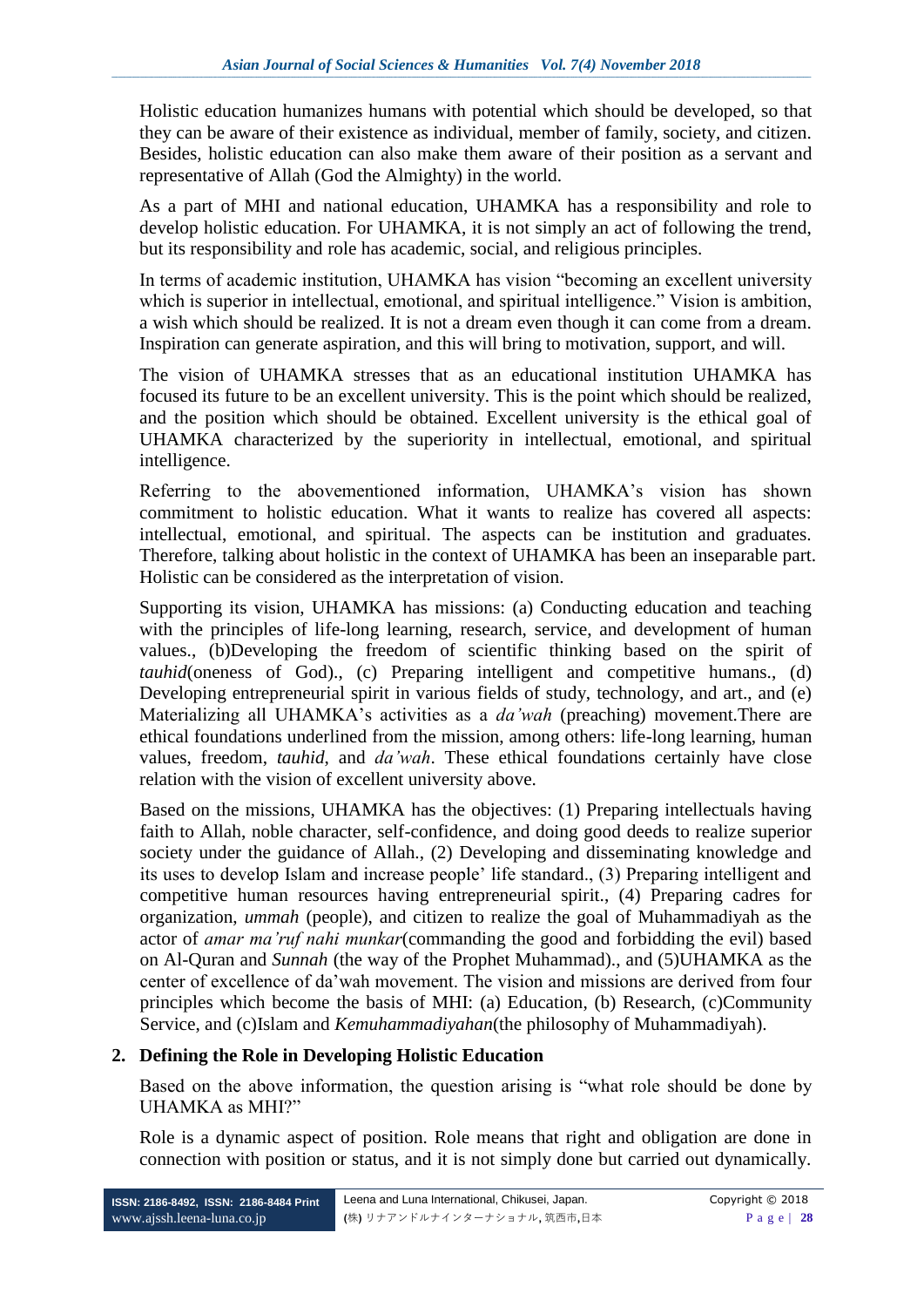Thereby the role of UHAMKA in developing holistic education is fulfilling its right and obligation as MHI to develop holistic education.

The Guideline Number 02/PED/I.0/B/2012 regarding MHI article 1 states that MHI functions as center of excellence within region in the field of education, research, and community service as a driving force of Muhammadiyah's da'wah and renewal movement to realize real Islamic society $12$ .

Article 3 states that the objective of MHI is conducting four principles in the fields of education, research, community service, and Islam & philosophy of Muhammadiyah to reach the objectives of MHI. The objectives include: (a) the development of human potential to believe in Allah, have noble character, be intelligent, be knowledgeable, be skillful, be creative, and be independent to realize the real Islamic society.,(b) the realization of the ability to create, develop, and disseminate science, technology, and art which can give benefits for society, country, and ummah., (c) the development of the principles of Islam and Muhammadiyah in enlightening all academicians<sup>13</sup>.

Based on the guideline above, the role of UHAMKA in conducting four principles of MHI is as follows:

## *Education*

One of the responsibilities of higher institution like UHAMKA is conducting educational functions to people, especially to students through learning processes inside and outside classroom. Basically, higher education is a social institution which is an integral part of society. One function of education is to preserve and develop value system in society. The learning process done is in the framework of cultural and value transfer.

Through systematic selection and educational process, higher education inherits the ethical objectives of society to every generation. As a part of Muhammadiyah, the ethical objectives refer to Islamic ethic. Thus, this has been Muhammadiyah's responsibility to mobilize and organize new talents and intelligences continually to realize real Islamic society.

The role of UHAMKA is a cultural role to preserve, develop, and inherit the objective of its supported society (Muhammadiyah). *Amar ma'ruf nahi munkar*is also implemented in education as a controlling and guiding function. So, in its educational processes, UHAMKA should contribute to the direction of society development. Higher education always critically evaluates social, economic, politic, and cultural changes which are oftentime controlled by economic and business powers. The personality of higher institution like UHAMKA can be seen from the above functions. They become the center of various organized intelligences to sustain civilized society.

Carrying out the ideal functions as mentioned above is not easy because the roles do not exist in an empty space. The implementation of roles exists in a space where there is educational system on one side, and on the other side there is a social change in society having potential to create pradoxes in society.

Paying attention to the recent national education, economic aspect is more dominant than the others. School is considered the only formal institution which functions to equip graduates to fill job vacancies. Clear example is the passing criteria for school graduates which still use the indicators used in economics like GPA. Then it can be understood that learning system developed focuses more on score, and students just learn to chase high GPA because economically it is more convincing.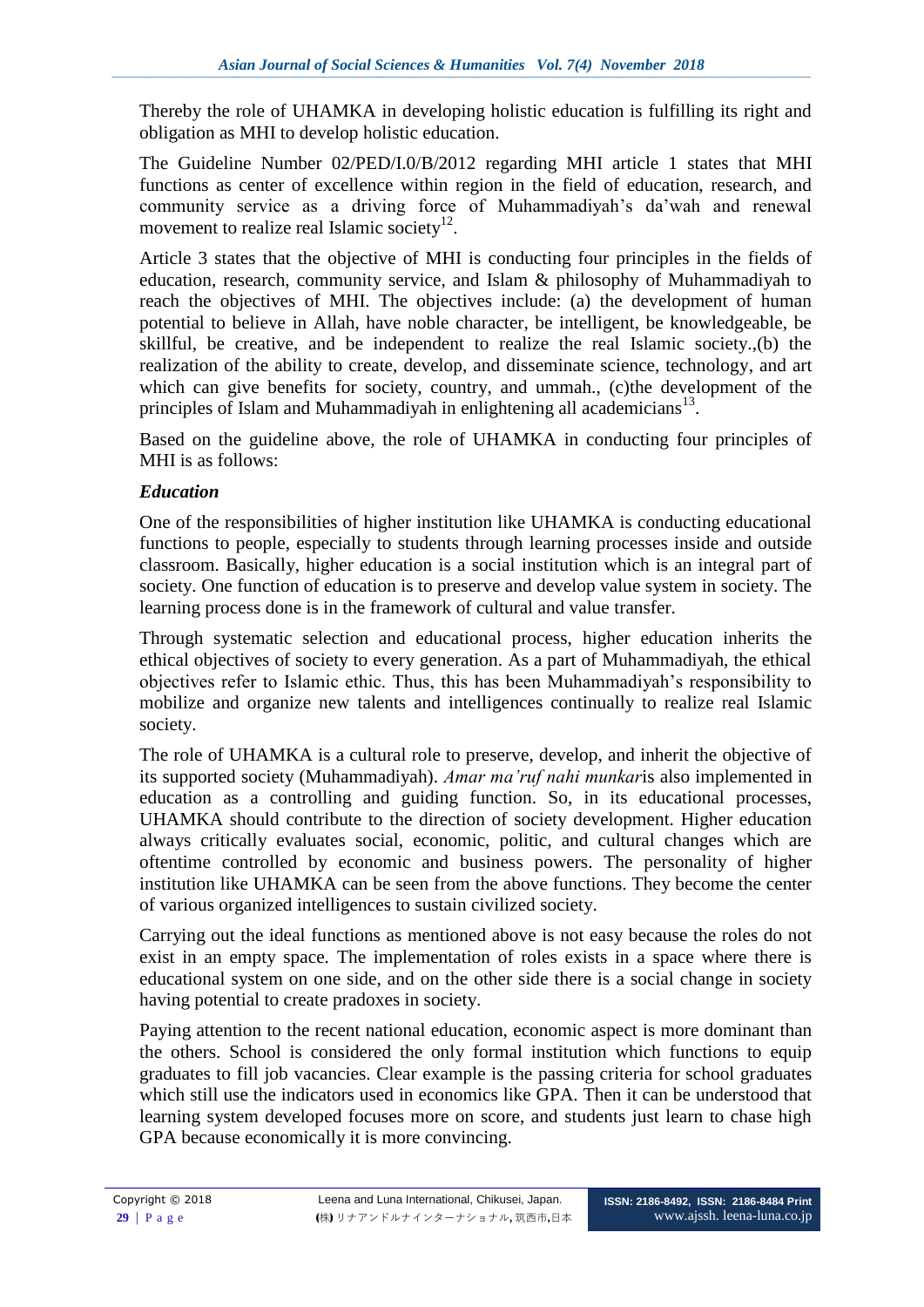In fact, to solve the problem and increase students' knowledge, the government has attempted to increase the quality of teachers through teacher certification program. However, the program is interpreted differently. Teacher activities to get certification such as participating in seminar, doing classroom action research, writing scientific paper, etc. are just motivated to get certificate. The program has not become the media for skill development. Thus economical reason becomes the main reason for students. The similar thing also happens to teachers who develop their professionalism through teacher certification.

In Indonesia, the development of school is dominated economically. The school which can produce graduates with good score is considered as a qualified school, so it has high economic bargaining power.Then such school is sought by parents. As a result the school sets the "price" and has the right to choose any student. This condition naturally groups schools into high, middle, and low level. Since there is economic profit, schools in Indonesia have unconsciously developed into an institution with high bargaining power <sup>14</sup>.At this point, the role of UHAMKA can bring back educational function. The function of *amar ma'ruf nahi munkar*of UHAMKA is needed in this educational system.

This role of education needs to develop children's potential optimally. It is important in the middle of media propaganda and advertising lure which have their own pressure to children. The development of child intelligence organized by higher institution will be the main pillar for the creation of desired society. Television – as has been available now - has more negative effect, and so do other media.Thereby selection and systematization in the educational processes are important.

#### *Research*

The second responsibility of higher education is doing research. While the first role is value and culture transformation, the second role is related to the development of science and technology. The science and technology developed must be relevant to and supportive of the desire of Islam and society. If there is no institution which develops science and technology, Muslim society will always be under colonial rule like nowadays. Therefore, as a MHI, the role of research is very important. In fact, compared to the responsibility of teaching, the responsibility of research runs only minimally. The economic motivation as mentioned above is the challenge which needs solution.With regard to the development of holistic education and science & technology, it is necessary to build a research-based MHI. In the future, all academicians in MHI are researchers in their respective field.

### *Community Service*

This role is related to the service given to society. As part of society, UHAMKA should develop the pattern and model of community service, and it is wrong if academicians stay away from society and just stay in the ivory tower. Simply staying in the ivory tower is intellectual snobbishness, and it cannot be accepted in Islam.

Muhammadiyah thinks that being involved in society is the realization of *amar makruf nahi munkar*.This role is implemented in strategic steps in connection with personality, faith, and objective of strugle as the implementation of commitment and responsibility.

### *Islam and Philosophy of Muhammadiyah*

As mentioned above that this role has placed UHAMKA as a driving force for da'wah and renewal movement of Muhammadiyah which has run through some eras to realize real Islamic society. As the biggest religious organization in Indonesia, Muhammadiyah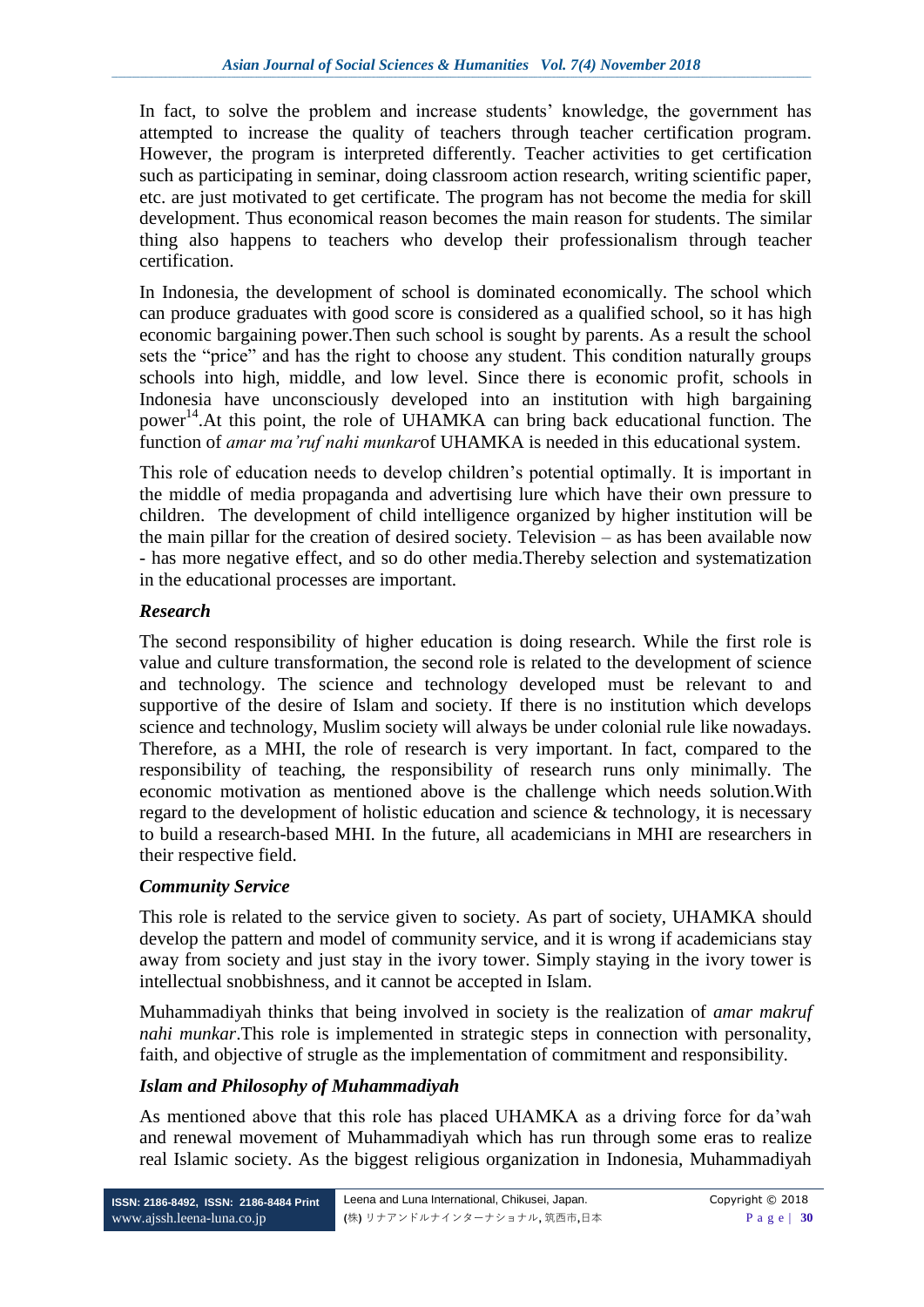plays an important role in Indonesian history. All of this cannot be separated from the aim and objective of Muhammadiyah, namely, establishing Islam to reach the supremacy of Islam and Muslims.

In connection with holistic education, this is an integral part of the objective of Muhammadiyah. Since the establishment, educational problems are the main focus in the middle of society which - according to K.H. Ahmad Dahlan - is far from Islamic values. Education is the key to open the gate of knowledge and to run the socio-cultural discussion which keeps developing. Muhammadiyah aspires to be the movement in and the benefit of mental and spiritual life of Indonesians.

In the Introduction of Muhammadiyah Satute, there is a fundamental principle which explicitly and implicitly puts the role of Islamic education in life through obeying Islamic teachings and believing that Islam is the only religion for the happiness in the world and hereafter.

Furthermore, in the 'Islamic Guidelines of Muhammadiyah Member', there are some principles on how Muhammadiyah members interact with worldly problems<sup>15</sup>: (1)Muhammadiyah members should be aware that they are the servants and representatives of God in this world. They should positively and actively see life and respond to it. They also should base they life with faith and noble character. (2) Muhammadiyah members should think based on text, experience, and logic (*bayani, irfani, burhani*). This is Islamic thinking which can produce thoughts reflecting the relationship between human & God and human & other humans., (3) Muhammadiyah members should have Islamic work ethos such as working, being disciplined, wasting no time, and doing optimally to reach the objective.

As a result, the whole process done should always be related to *tauhid* (oneness of God). Life is the balance between the world and hereafter, connected by tauhid. Tauhid enables human to work, produce things, and think in this world without being disconnected with God. Islamic educaton, therefore, should be able to be an alternative to Western secular and hedonistic culture. Islamic education becomes the expectation for human generation because the social change to reach the desired society can be done through education.

The role of renewal (*tajdid*) makes UHAMKA keep developing *amar ma'ruf nahi munkar*. Tauhid is the foundation and filter to criticize, evaluate, and plan the future to reach the desired society, e.i. *baldatun thoyyibatun wa rabbun ghafur* (fertile, prosperous, just, and safe country).

In line with the above concept is da'wah (preaching) movement of Muhammadiyah, be it in general or cultural meaning. General da'wah concept states "an attempt to ask person or a group of people to embrace and practice Islamic teachings or materialize Islamic teachings indaily life." In this context, da'wah includes developing the quality of human resources, alleviating poverty, and fighting stupidity, backwardness, & freedom. Cultural da'wah means "an attempt to plant Islamic values in all aspects of life by considering human's potential and tendency as a cultural creature to reach real Islamic society."The whole objective of Muhammadiyah's da'wah concept is to make Islam become *rahmatan lil 'alamin*(a mercy to all creation).

# **CONCLUSION**

Based on the abovementioned information, it can be concluded that: